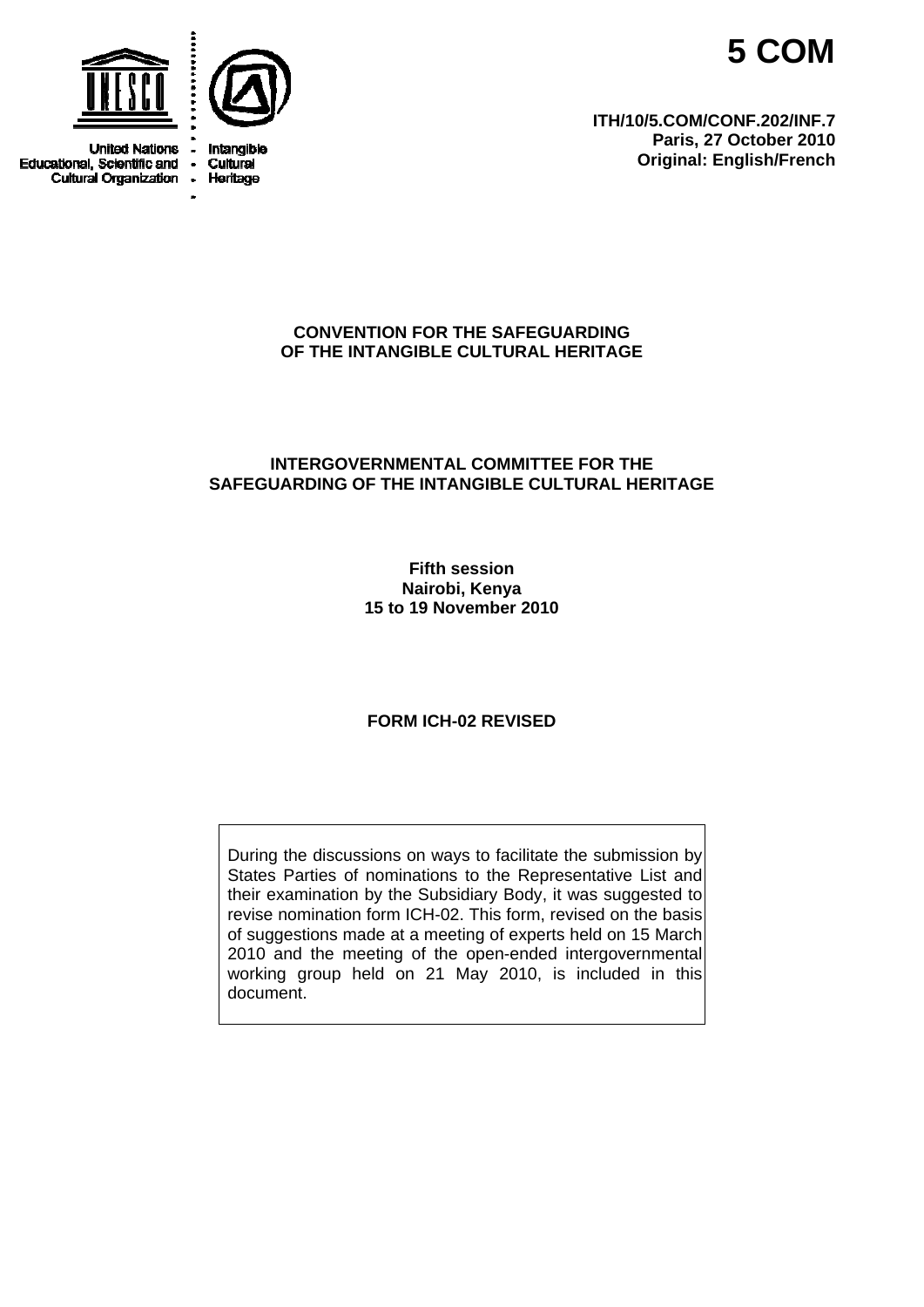

**United Nations Educational, Scientific and**  $\bullet$ **Cultural Organization**  $\bullet$ 



Heritage

# **Representative List ICH-02 – Form**

# **REPRESENTATIVE LIST OF INTANGIBLE CULTURAL HERITAGE**

# **DEADLINE 31 MARCH 2011**

*Instructions for completing the nomination form are available at: <http://www.unesco.org/culture/ich/en/forms>*

# **A. State(s) Party(ies)**

For multi-national nominations, States Parties should be listed in the order on which they have mutually agreed.

# **B. Name of the element**

# **B.1. Name of the element in English or French**

This is the official name of the element that will appear in published material.

Not to exceed 200 characters

# **B.2. Name of the element in the language and script of the community concerned, if applicable**

This is the official name of the element in the vernacular language corresponding to the official name in English or French (point B.1).

Not to exceed 200 characters

# **B.3. Other name(s) of the element, if any**

In addition to the official name(s) of the element (point B.1) mention alternate name(s), if any, by which the element is known.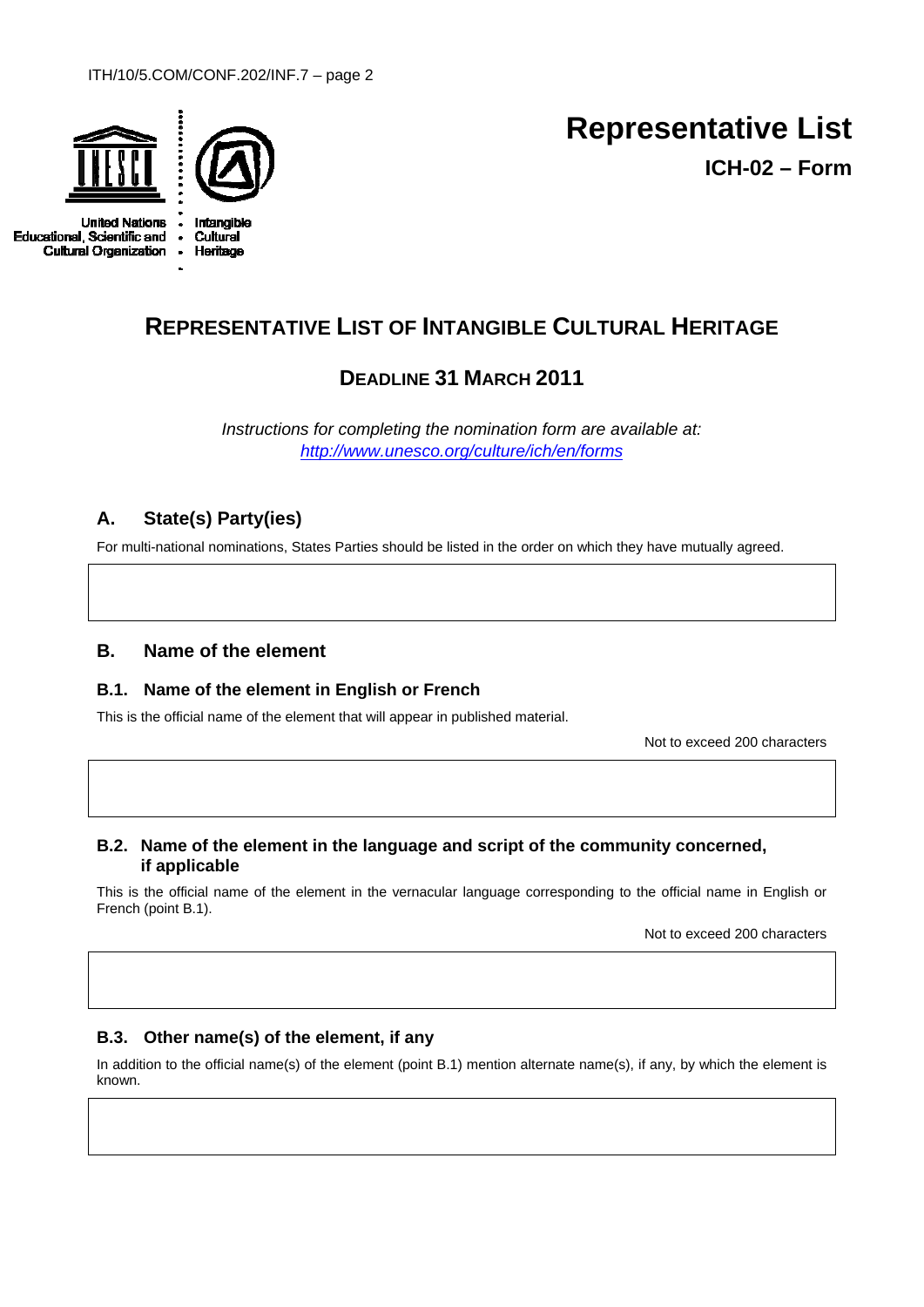# **C. Name of the communities, groups or, if applicable, communities concerned**

Identify clearly one or several communities, groups or, if applicable, individuals concerned with the nominated element.

Not to exceed 150 words

# **D. Geographical location and range of the element**

Provide information on the distribution of the element, indicating if possible the location(s) in which it is centred. If related elements are practised in neighbouring areas, please so indicate.

Not to exceed 150 words

# **E. Contact person for correspondence**

Provide the name, address and other contact information of the person responsible for correspondence concerning the nomination. If an e-mail address cannot be provided, indicate a fax number.

For multi-national nominations provide complete contact information for one person designated by the States Parties as the main contact person for all correspondence relating to the nomination, and for one person in each State Party involved.

| Title (Ms/Mr, etc.):           |  |
|--------------------------------|--|
| Family name:                   |  |
| Given name:                    |  |
| Institution/position:          |  |
| Address:                       |  |
| Telephone number:              |  |
| Fax number:                    |  |
| E-mail address:                |  |
| Other relevant<br>information: |  |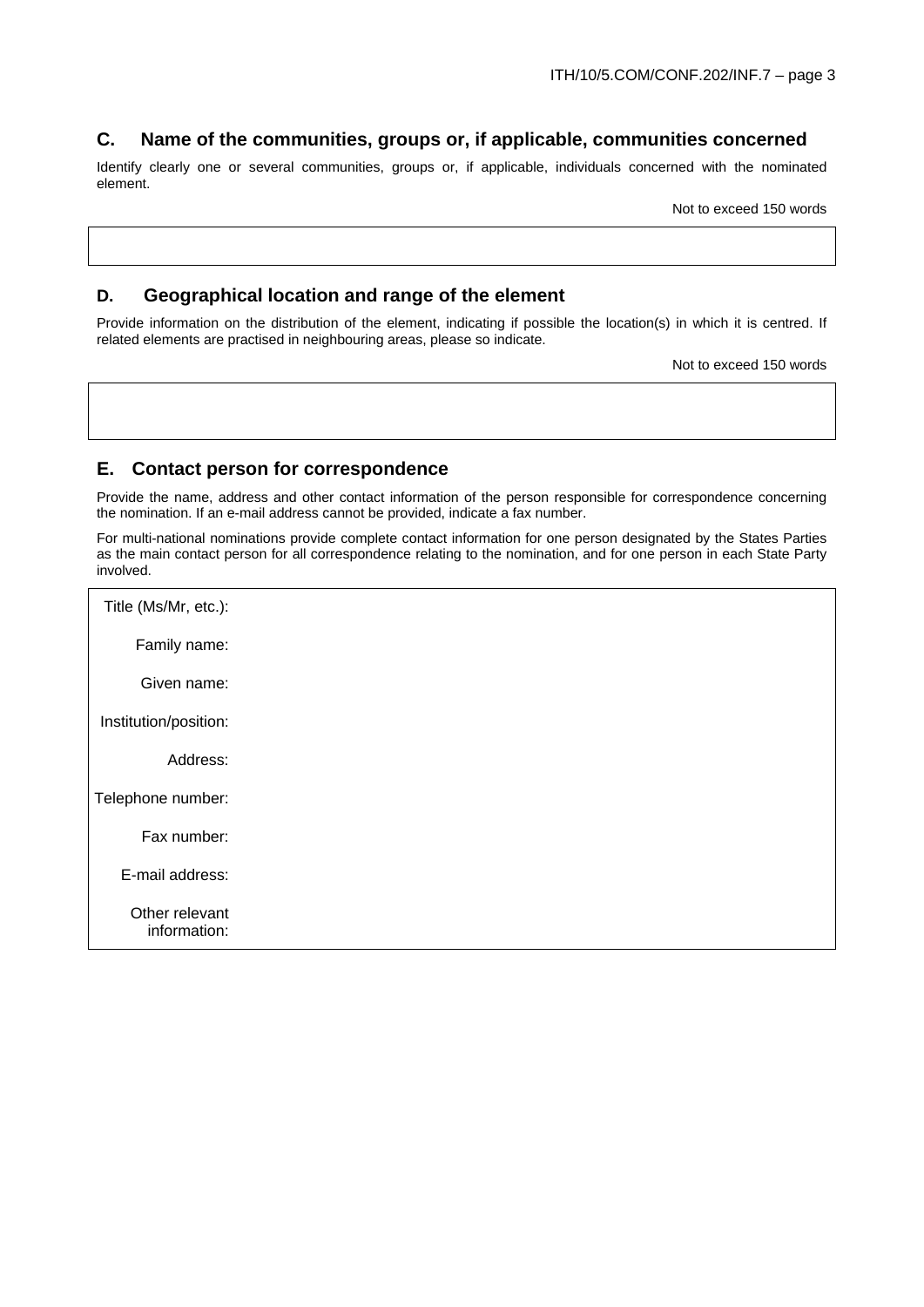# **1. Identification and definition of the element**

For Criterion R.1, the States shall demonstrate that 'the element constitutes intangible cultural heritage as defined in Article 2 of the Convention'.

Tick one or more boxes to identify the domain(s) of intangible cultural heritage manifested by the element, which might include one or more of the domains identified in Article 2.2 of the Convention. If you tick 'others', specify the domain(s) in brackets.  $\Box$  oral traditions and expressions, including language as a vehicle of the intangible cultural heritage  $\Box$  performing arts  $\Box$  social practices, rituals and festive events  $\Box$  knowledge and practices concerning nature and the universe  $\Box$  traditional craftsmanship  $\Box$  other(s) (

This section should address all the significant features of the element as it exists at present.

The Committee should receive sufficient information to determine:

a.that the element is among the 'practices, representations, expressions, knowledge, skills — as well as the instruments, objects, artefacts and cultural spaces associated therewith —';

b.'that communities, groups and, in some cases, individuals recognize [it] as part of their cultural heritage';

c. that it is being 'transmitted from generation to generation, [and] is constantly recreated by communities and groups in response to their environment, their interaction with nature and their history';

d.that it provides communities and groups involved with 'a sense of identity and continuity'; and

e.that it is not incompatible with 'existing international human rights instruments as well as with the requirements of mutual respect among communities, groups and individuals, and of sustainable development'.

Overly technical descriptions should be avoided and submitting States should keep in mind that this section must explain the element to readers who have no prior knowledge or direct experience of it. Nomination files need not address in detail the history of the element, or its origin or antiquity.

(i) Provide a brief summary description of the element that can introduce it to readers who have never seen or experienced it.

Not to exceed 250 words

(ii) Who are the bearers and practitioners of the element? Are there any specific roles or categories of persons with special responsibilities for the practice and transmission of the element? If yes, who are they and what are their responsibilities?

Not to exceed 250 words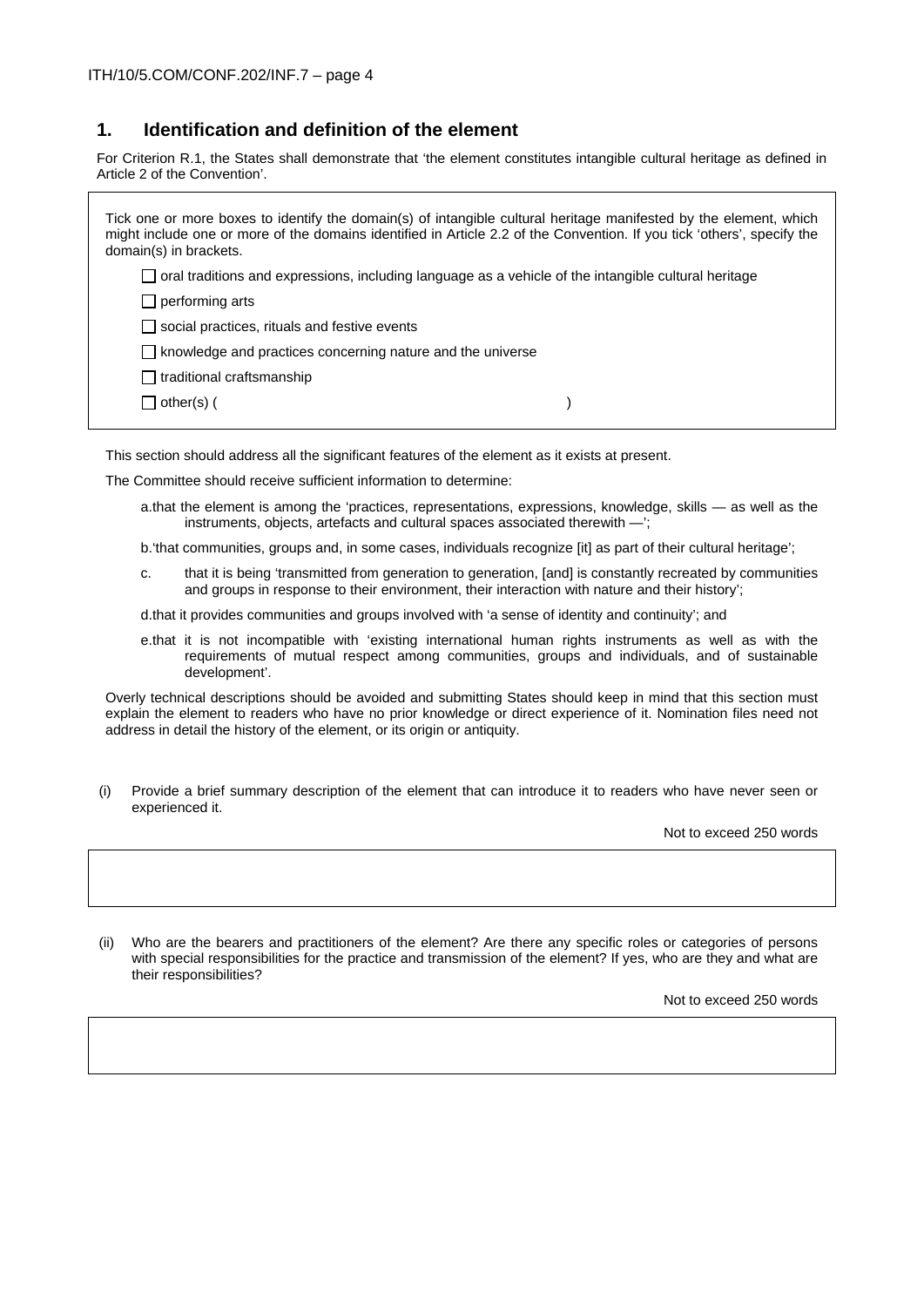(iii) How are the knowledge and skills related to the element transmitted today?

Not to exceed 250 words

(iv) What social and cultural functions and meanings does the element have today for its community?

Not to exceed 250 words

(v) Is there any part of the element that is not compatible with existing international human rights instruments or with the requirement of mutual respect among communities, groups and individuals, or with sustainable development?

Not to exceed 250 words

# **2. Contribution to ensuring visibility and awareness and to encouraging dialogue**

For Criterion R.2, the States shall demonstrate that 'Inscription of the element will contribute to ensuring visibility and awareness of the significance of the intangible cultural heritage and to encouraging dialogue, thus reflecting cultural diversity worldwide and testifying to human creativity'.

(i) How can inscription of the element on the Representative List contribute to the visibility of the intangible cultural heritage in general and raise awareness of its importance at the local, national and international levels?

Not to exceed 150 words

(ii) How can inscription encourage dialogue among communities, groups and individuals?

Not to exceed 150 words

(iii) How can inscription promote respect for cultural diversity and human creativity?

Not to exceed 150 words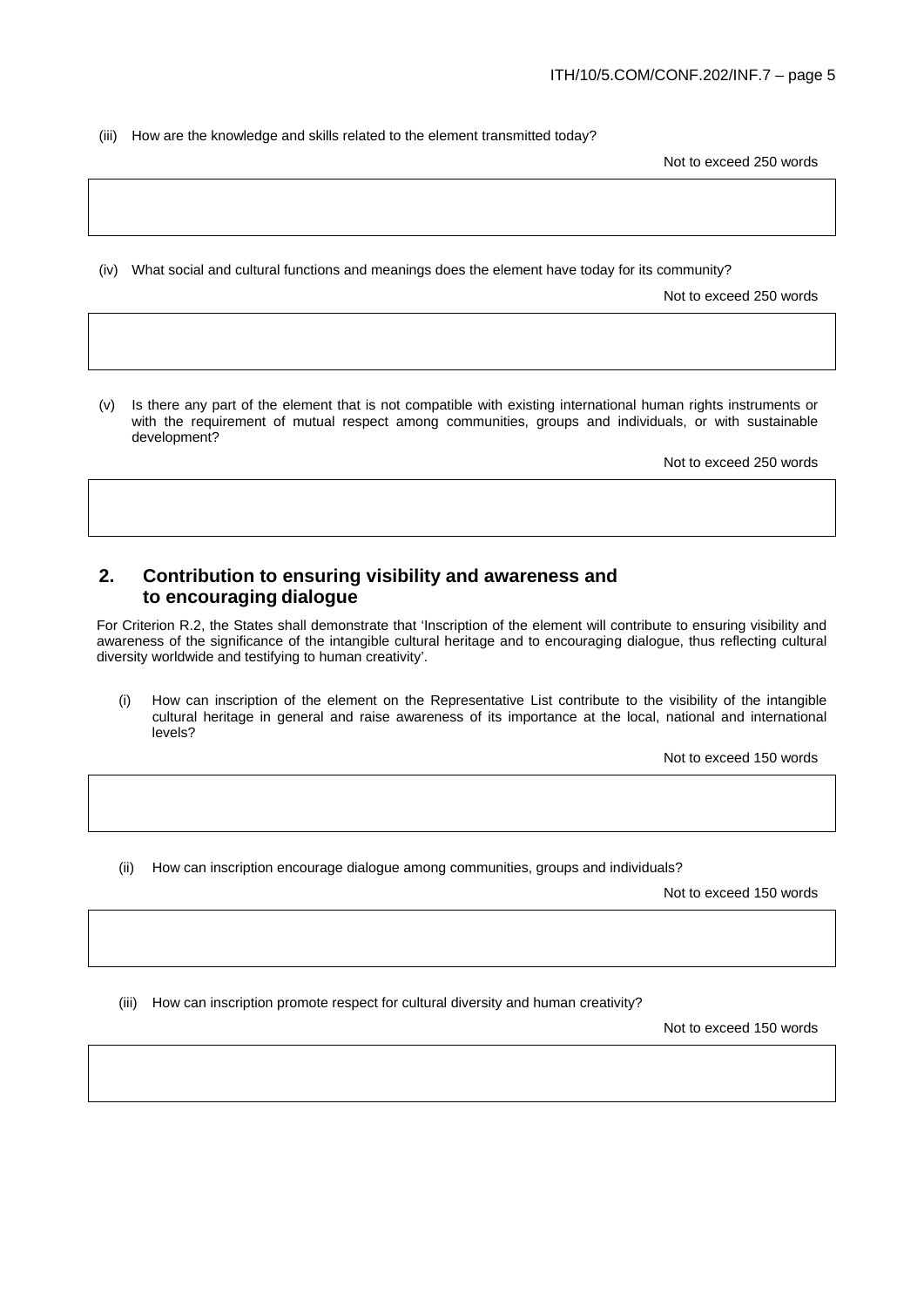### **3. Safeguarding measures**

For Criterion R.3, the States shall demonstrate that 'safeguarding measures are elaborated that may protect and promote the element'.

#### **3.a. Past and current efforts to safeguard the element**

| Tick one or more boxes to identify the safeguarding measures that have been and are currently being taken by the<br>communities, groups or individuals concerned: |
|-------------------------------------------------------------------------------------------------------------------------------------------------------------------|
| $\Box$ transmission, particularly through formal and non-formal education                                                                                         |
| lidentification, documentation, research                                                                                                                          |
| $\Box$ preservation, protection                                                                                                                                   |
| $\Box$ promotion, enhancement                                                                                                                                     |
| revitalization                                                                                                                                                    |
|                                                                                                                                                                   |

(i) How is the viability of the element being ensured by the concerned communities, groups or, if applicable, individuals? What past and current initiatives have they taken in this regard?

Not to exceed 250 words

Tick one or more boxes to identify the safeguarding measures that have been and are currently being taken by the **State(s) Party(ies)** with regard to the element:  $\Box$  transmission, particularly through formal and non-formal education didentification, documentation, research  $\Box$  preservation, protection  $\Box$  promotion, enhancement

 $\Box$  revitalization

(ii) How have the concerned States Parties safeguarded the element? Specify external or internal constraints, such as limited resources. What are its past and current efforts in this regard?

Not to exceed 250 words

#### **3.b. Safeguarding measures proposed**

This section should identify and describe safeguarding measures that will be implemented, especially those intended to protect and promote the element.

(i) What measures are proposed to help to ensure that the element's viability is not jeopardized in the future, especially as an unintended result of inscription and the resulting visibility and public attention?

Not to exceed 750 words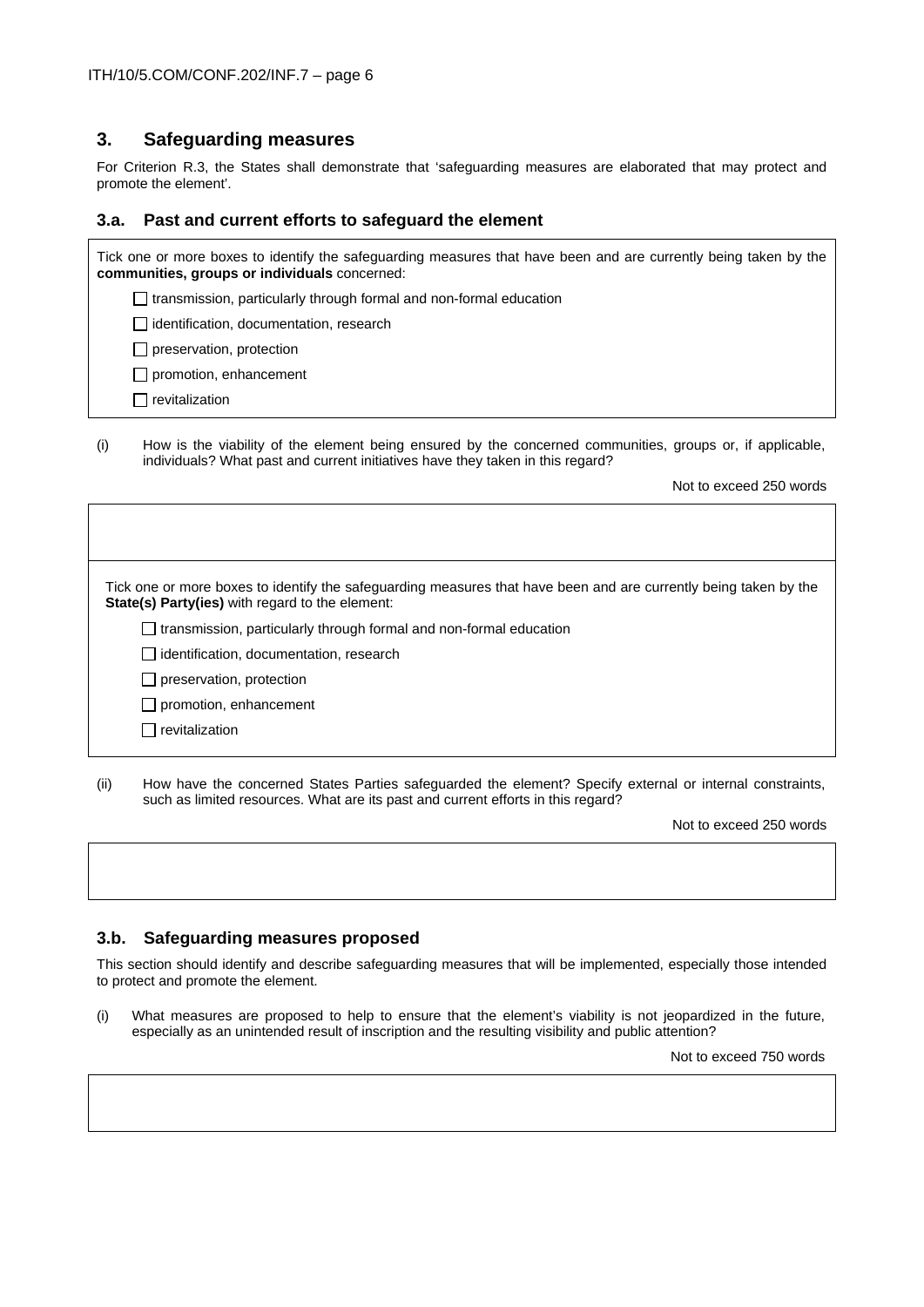(ii) How will the States Parties concerned support the implementation of the proposed safeguarding measures?

Not to exceed 250 words

(iii) How have communities, groups or individuals been involved in planning the proposed safeguarding measures and how will they be involved in their implementation?

Not to exceed 250 words

#### **3.c. Competent body(ies) involved in safeguarding**

Provide the name, address and other contact information of the competent body(ies), and if applicable, the name and title of the contact person(s), with responsibility for the local management and safeguarding of the element.

Name of the body: Name and title of the contact person: Address: Telephone number: Fax number: E-mail address: Other relevant information: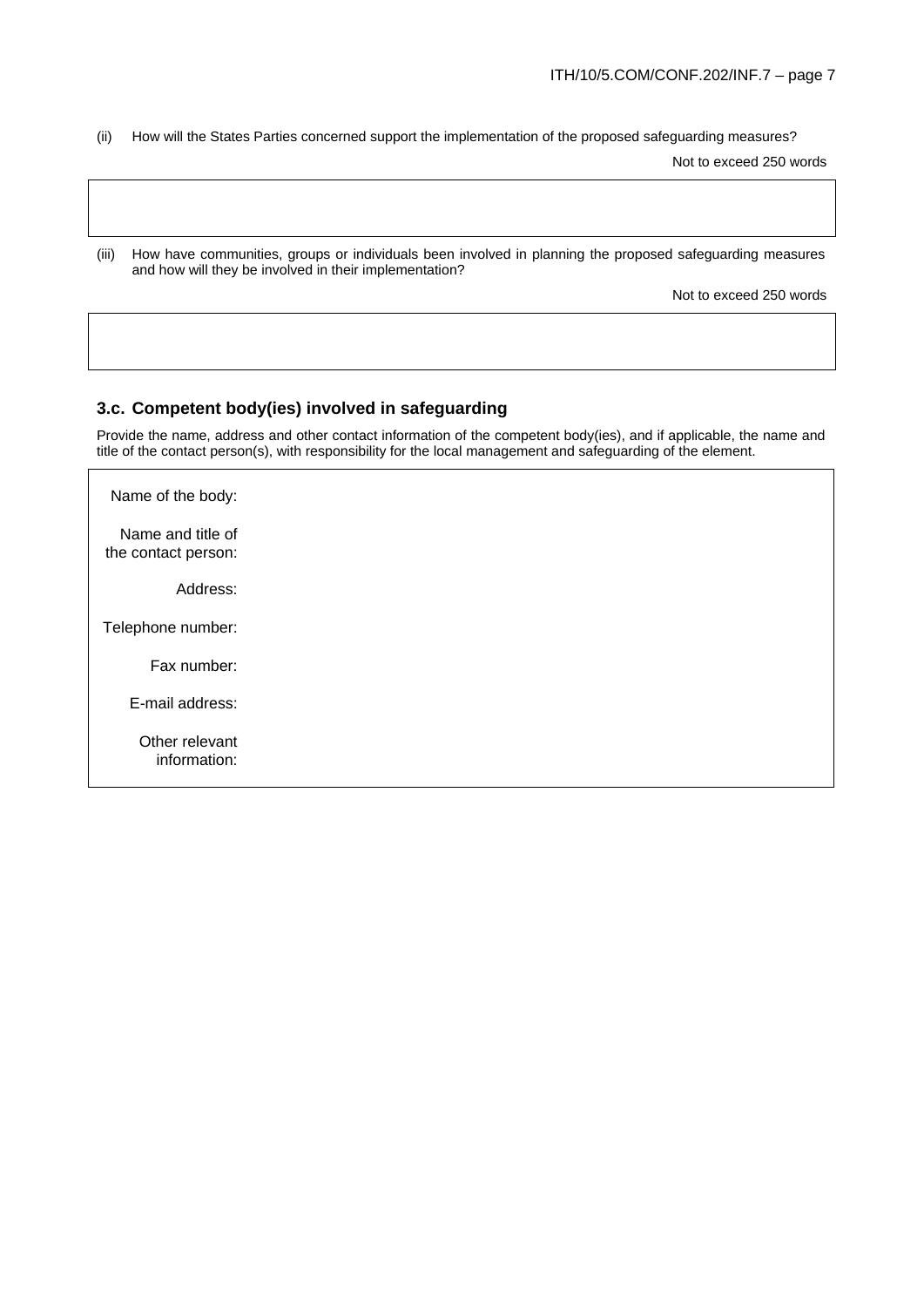# **4. Community participation and consent in the nomination process**

For Criterion R.4, the States shall demonstrate that 'the element has been nominated following the widest possible participation of the community, group or, if applicable, individuals concerned and with their free, prior and informed consent'.

#### **4.a. Participation of communities, groups and individuals concerned in the nomination process**

Describe how the community, group or, if applicable, individuals concerned have participated actively in preparing and elaborating the nomination at all stages.

States Parties are encouraged to prepare nominations with the participation of a wide variety of all concerned parties, including where appropriate local and regional governments, communities, NGOs, research institutes, centres of expertise and others.

Not to exceed 500 words

#### **4.b. Free, prior and informed consent to the nomination**

The free, prior and informed consent to the nomination of the element from the community, group or, if applicable, individuals concerned may be demonstrated through written or recorded concurrence, or through other means, according to the legal regimens of the State Party and the infinite variety of communities and groups concerned. The Committee will welcome a broad range of demonstrations or attestations of community consent in preference to standard or uniform declarations. They should be provided in their original language as well as in English or French, if needed.

Attach to the nomination form information showing such consent and indicate below what documents you are providing and what form they take.

Not to exceed 250 words

#### **4.c. Respect for customary practices governing access to the element**

Access to certain specific aspects of intangible cultural heritage or to information about it is sometimes restricted by customary practices enacted and conducted by the communities in order, for example, to maintain the secrecy of certain knowledge. Indicate whether or not such practices exist, and if they do, demonstrate that inscription of the element and implementation of the safeguarding measures would fully respect such customary practices governing access to specific aspects of such heritage (cf. Article 13 of the Convention). Describe any specific measures that might need to be taken to ensure such respect. If no such practices exist, please provide a clear statement on it.

Not to exceed 250 words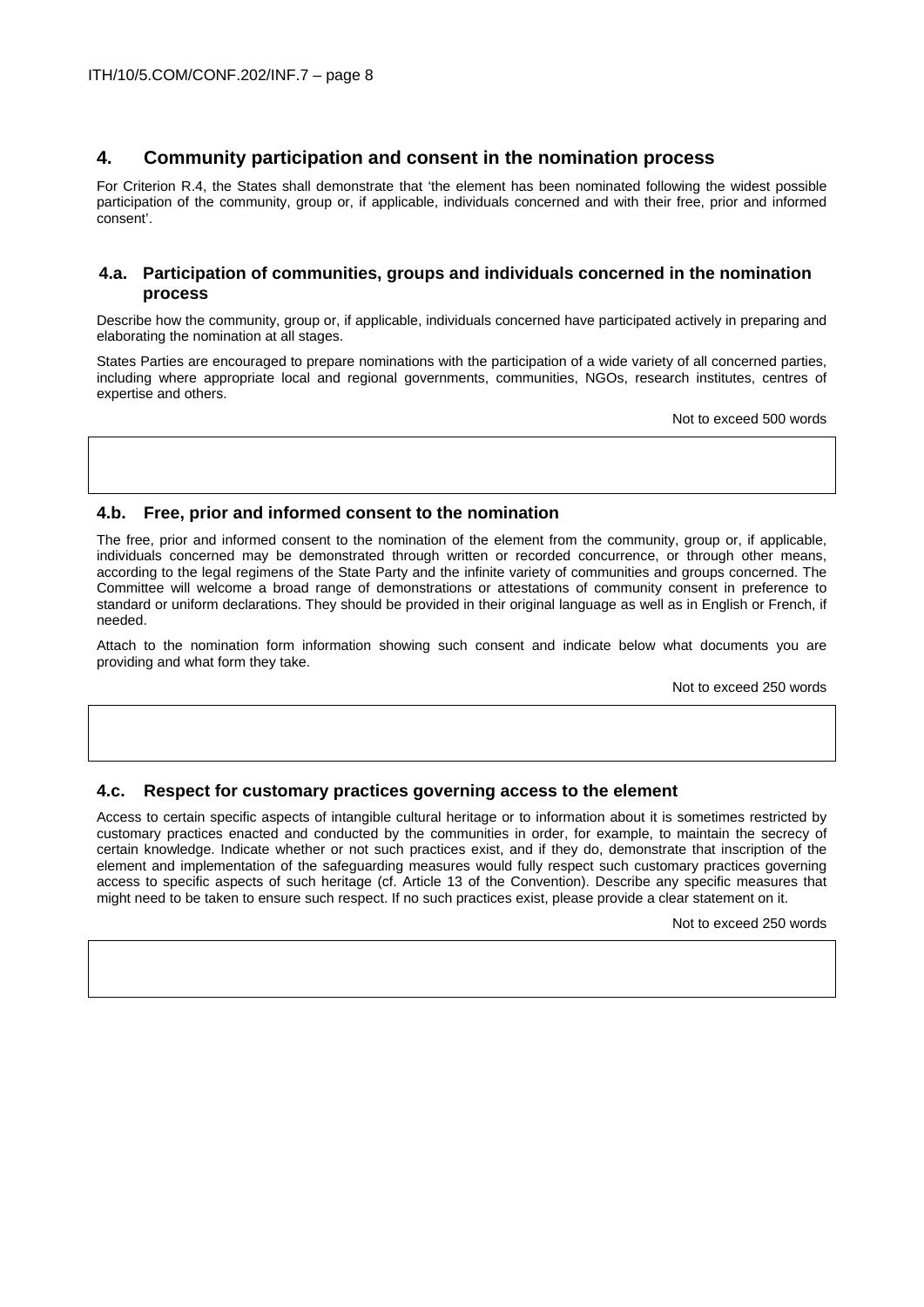#### **4.d. Concerned community organization(s) or representative(s)**

Provide the name, address and other contact information of community organizations or representatives, or other non-governmental organizations, that are concerned with the element such as associations, organizations, clubs, guilds, steering committees, etc.

| Organization/<br>community:              |  |  |
|------------------------------------------|--|--|
| Name and title of<br>the contact person: |  |  |
| Address:                                 |  |  |
| Telephone number:                        |  |  |
| Fax number:                              |  |  |
| E-mail address:                          |  |  |
| Other relevant<br>information:           |  |  |

## **5. Inclusion of the element in an inventory**

For Criterion R.5, the States shall demonstrate that 'the element is included in an inventory of the intangible cultural heritage present in the territory(ies) of the submitting State(s) Party(ies), as defined in Articles 11 and 12 of the Convention'.

Identify the inventory in which the element has been included and the office, agency, organization or body responsible for maintaining that inventory. Demonstrate that the inventory has been drawn up in conformity with the Convention, in particular Article 11(b) that stipulates that intangible cultural heritage shall be identified and defined 'with the participation of communities, groups and relevant non-governmental organizations' and Article 12 requiring that inventories be regularly updated.

The nominated element's inclusion in an inventory should not in any way imply or require that the inventory(ies) should have been completed prior to nomination. Rather, a submitting State Party may be in the process of completing or updating one or more inventories, but has already duly included the nominated element on an inventory-in-progress.

Attach to the nomination form documents showing the inclusion of the element in an inventory or refer to a website presenting that inventory.

Not to exceed 200 words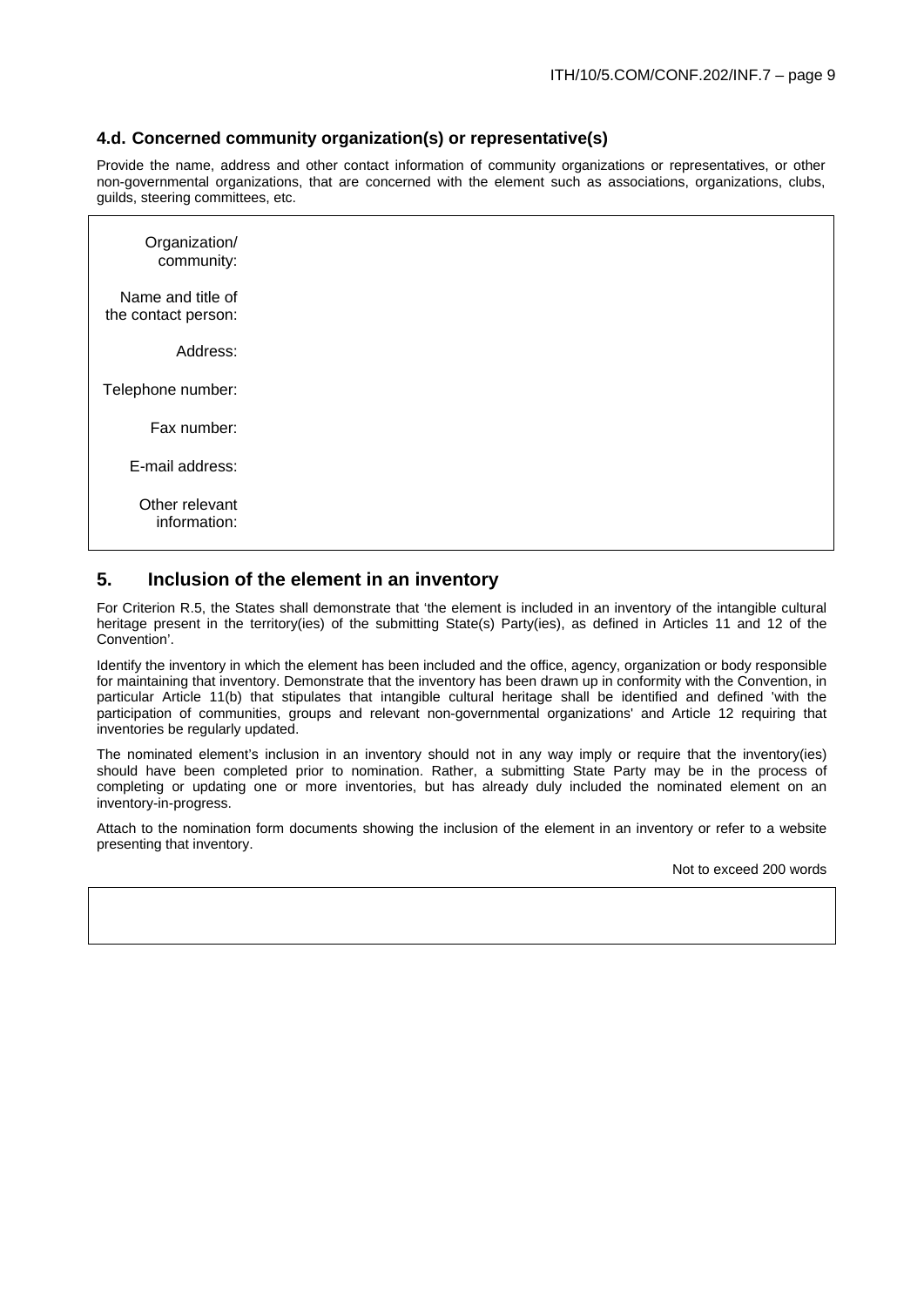# **6. Documentation**

#### **6.a. Appended documentation**

The documentation listed below is mandatory, except for the edited video, and will be used in the process of examining and evaluating the nomination. It will also be helpful for visibility activities if the element is inscribed. Check the following boxes to confirm that related items are included with the nomination and that they follow the instructions. Additional materials other than those specified below cannot be accepted and will not be returned.

 $\Box$  10 recent photographs in high definition

 $\Box$  cession(s) of rights corresponding to the photos (Form ICH-07-photo)

 $\Box$  edited video (up to 10 minutes) (strongly encouraged for evaluation and visibility)

□ cession(s) of rights corresponding to the video recording (Form ICH-07-video)

#### **6.b. Principal published references**

Submitting States may wish to list, using a standard bibliographic format, principal published references providing supplementary information on the element, such as books, articles, audiovisual materials or websites. Such published works should not be sent along with the nomination.

Not to exceed one standard page

# **7. Signature on behalf of the State(s) Party(ies)**

The nomination should conclude with the original signature of the official empowered to sign it on behalf of the State Party, together with his or her name, title and the date of submission.

In the case of multi-national nominations, the document should contain the name, title and signature of an official of each State Party submitting the nomination.

Name:

Title:

Date:

Signature: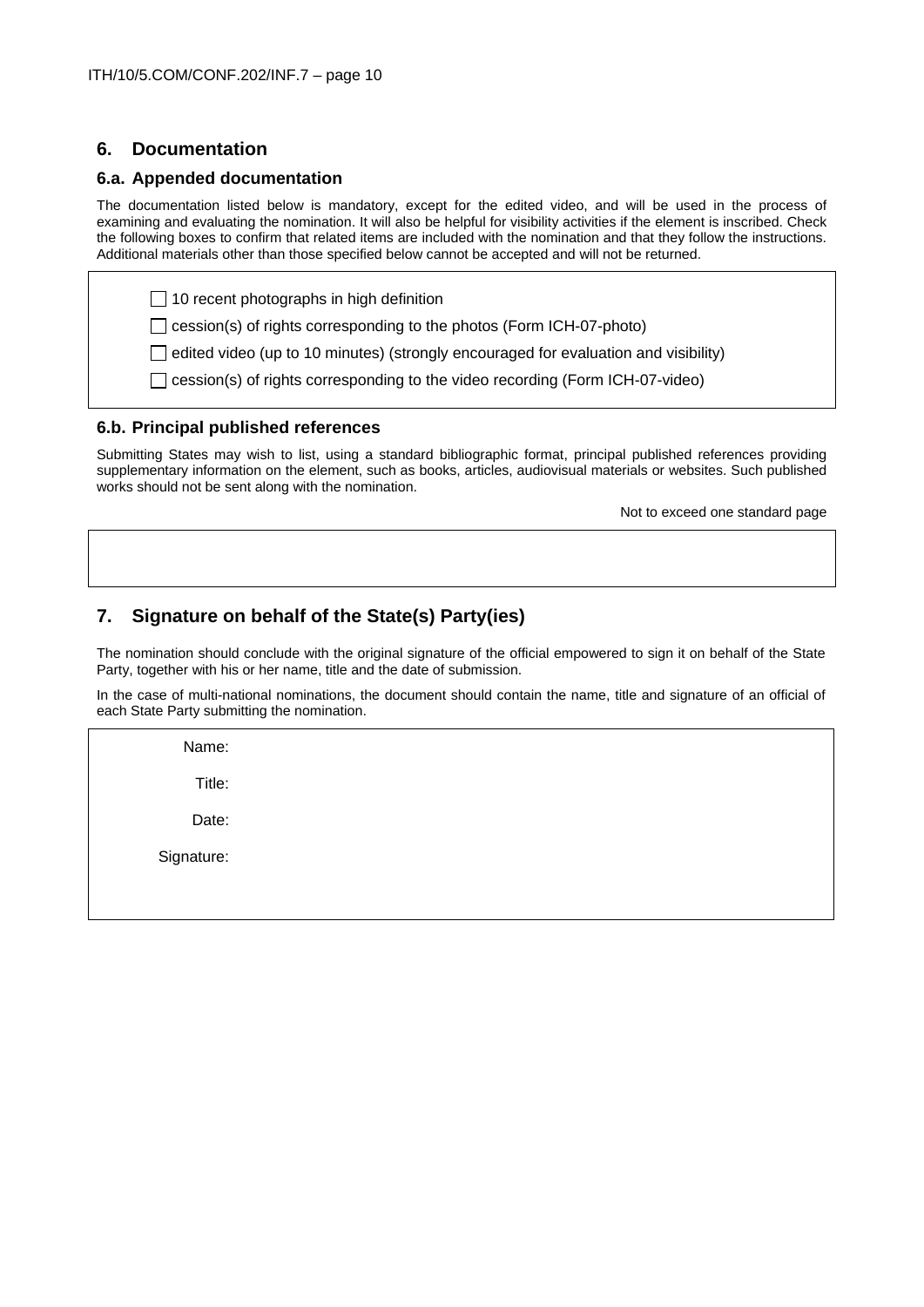ITH/10/5.COM/CONF.202/INF.7 – page 11



**United Nations Educational, Scientific and Cultural Organization** 



# **Representative List ICH-02 – Instructions**

# **REPRESENTATIVE LIST OF THE INTANGIBLE CULTURAL HERITAGE OF HUMANITY**

# **INSTRUCTIONS FOR COMPLETING FORM ICH-02**

Please pay careful attention to the instructions below. Files that do not conform cannot be accepted.

# **Deadline of submission**

1. Nominations must be received at UNESCO on or before **31 March 2011** in order to be evaluated by the Committee when it meets in November 2012. Nominations received after that deadline will be evaluated in the next cycle.

## **Submission of nominations**

## *Form and language of the nominations*

- 2. States Parties shall submit a nomination file using the standard ICH-02 form available on the Internet site of the Convention ([http://www.unesco.org/culture/ich/en/forms](http://www.unesco.org/culture/ich/en/forms/)).
- 3. The file shall conclude with the **original signature** of the official empowered to sign it on behalf of the State Party. Multi-national nominations shall include the signature of one official for each of the participating States Parties.
- 4. States Parties shall submit the nomination file in English or French, the working languages of the Intergovernmental Committee. States Parties are encouraged, whenever possible, to submit nomination files in both languages.

## *Style for preparing the form*

- 5. Form ICH-02 should include only text, without any illustrations or photographs inserted. Maximum word counts are indicated for a number of sections. Where no maximum length is specified, submitting States Parties should nevertheless provide as briefly as possible the information that is needed for the Committee's evaluation.
- 6. Nomination files shall be prepared using Arial size 11 font, if your system so allows; decorative fonts should be avoided and special characters, if needed, must employ a standard Unicode font.
- 7. An original signature copy of the nomination shall be presented on A4 or letter-size paper and strictly follow the standard form. It shall be provided in a loose-leaf and one-sided format **(not in a bound volume).**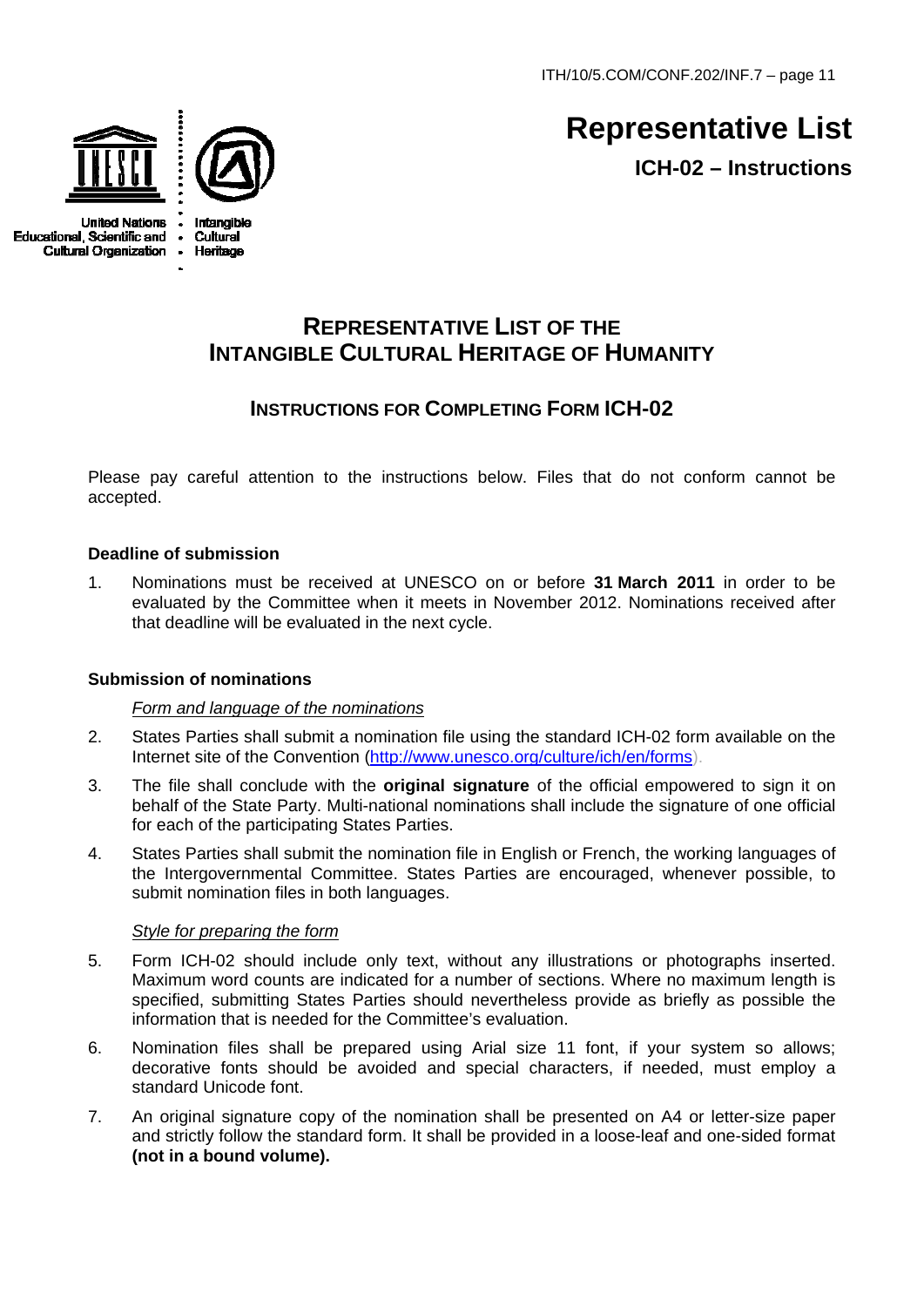# *Contents of requests*

- 8. The nomination file should include only the information requested in the form ICH-02, and be prepared in accordance with the guidelines provided in each section.
- 9. In the nomination file, submitting States Parties should describe, explain or demonstrate, as appropriate to each part of the form, rather than simply declaring or asserting. Declarative statements should be solidly supported by evidence and explanations.
- 10. Materials such as supporting letters or endorsements will not be accepted for the purposes of examination and evaluation and should not be attached. Nominations should also not refer to any annexes or any other attachments except documents concerning item 4.b. (free, prior and informed consent to the nomination) and item 5 (inclusion of the element in an inventory).

## *Address for submission*

11. The original signed copy of the file shall be sent to the following address:

UNESCO Intangible Cultural Heritage Section 1, rue Miollis 75732 Paris Cedex 15 France Tel: +33 (0) 1 45 68 43 95 Fax: +33 (0) 1 45 68 57 52 (for correspondence only, not files)

12. The text of the file shall also be transmitted in **electronic format** (standard .rtf, or .doc format), on CD-ROM or through Internet at: [ich-nominations@unesco.org](mailto:ich-nominations@unesco.org).

# **Documentation**

- 13. The photos and video should represent different aspects of the element in its current state, focussing in particular on its role within its community, its transmission processes and any challenges it faces.
- 14. Only the photos and video covered by the cessions of rights (Form ICH-07-photo and Form ICH-07-video) will be considered.

## *Technical specifications of mandatory photos*

- 15. The nomination file should contain exactly 10 photos. Photos should be submitted as digital files, in.tiff, .raw, .jpeg or .pdf format, preferably on CD/DVD. If not provided in a digital format, photo prints will only be accepted on photographic paper.
- 16. The resolution of photos should be suitable for publication, with horizontal and vertical dimensions of at least 1800 pixels (or 15 x 20 cm / 6 x 8 inch with printing resolution no less than 300 dpi).
- 17. Photos should not be scanned from a print, if the original digital format is available, and should not be resampled.
- 18. An informative caption should be provided for each photo, within the cession of rights. Photos should not include embedded texts or dates within the image.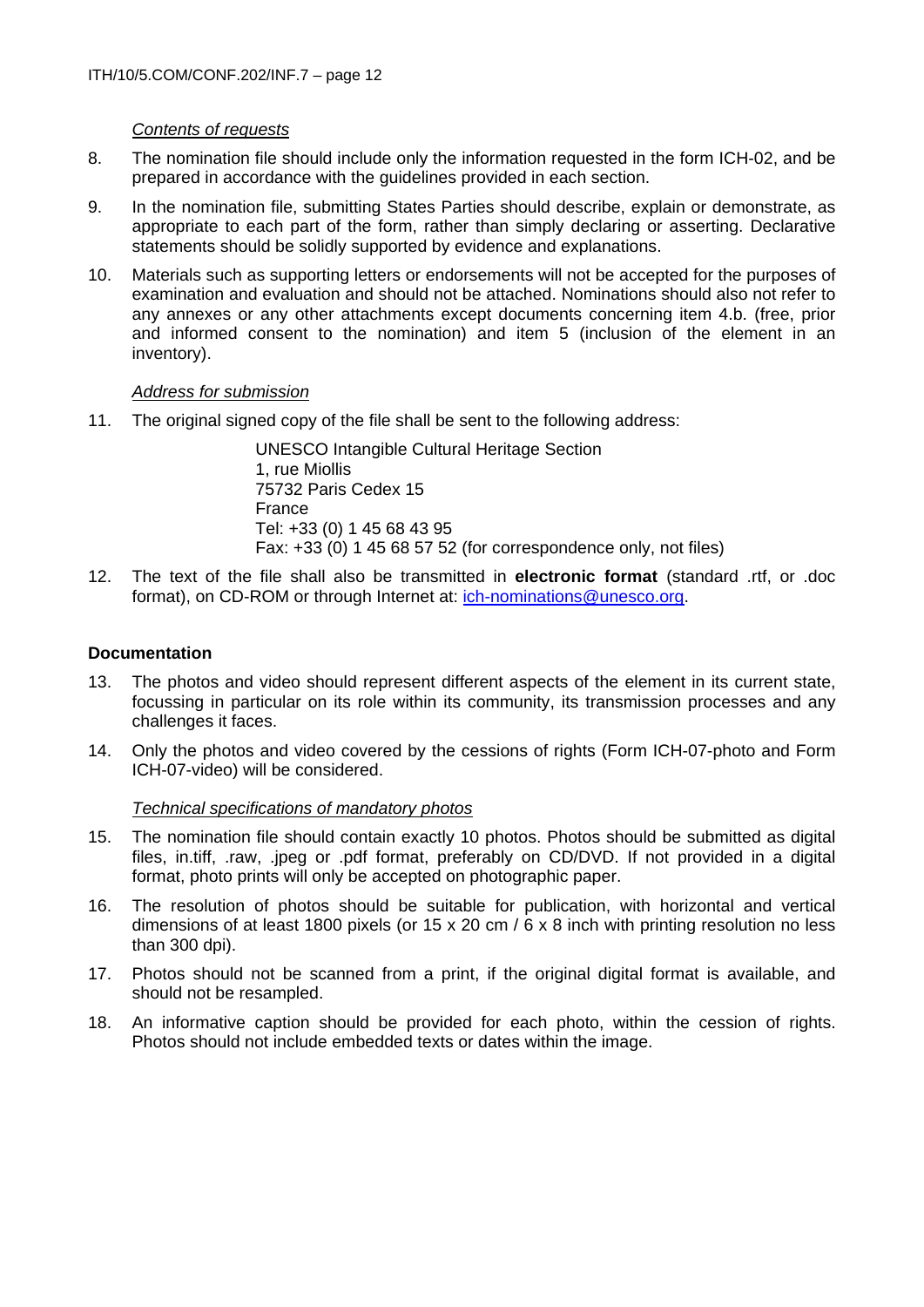#### *Technical specifications of the recommended video*

- 19. The nomination may contain a video lasting up to 10 minutes, with English or French soundtrack and/or subtitles. States Parties are encouraged to submit the video in different linguistic versions, including in the original language(s). Subtitles are encouraged, and should be separated from the image, for instance in .srt, .sub, .smi or .rt files.
- 20. Accepted formats are, in preferred order: Blu-ray, HDV (DV or MiniDV tapes), DVD or DV (DV, MiniDV or DVCAM tapes).

#### *Cessions of rights including registry of items (Forms ICH-07-photo and ICH-07-video)*

- 21. All documentation must be accompanied by a non-exclusive cession of rights document granting worldwide rights to UNESCO to use the materials. Cessions of rights must be submitted in English or French, without alteration of any kind to the text of the form.
- 22. An original signed cession must be submitted. In many cases, the submitting State is the owner of the rights, and the signature should be that of an authorized official. In other cases, the photographer or videographer might retain ownership of the rights, and it is the responsibility of the State to secure his or her signature. If a State submits materials from different rights owners, a separate cession of rights should be prepared for each set of materials.
- 23. Each photo should be clearly and uniquely identified by the identifier (typically the name of the file) and a brief informative caption of no more than 30 words, suitable for publication. The video recording should be clearly and uniquely identified by its identifier, title and language. For photos and videos, their date of creation, the name of the creator, and a full credit notice is also required. The credit notice should take the form: '© [year] by [name of rights ownerl'.
- 24. Cessions of rights should also be transmitted in **electronic format** (standard .rtf, or .doc format), on CD-ROM or through Internet at: [ich-nominations@unesco.org](mailto:ich-nominations@unesco.org), so that the caption and credit information can easily be registered.

#### **Eligibility of nominations**

- 25. States Parties of the Convention are eligible to submit nominations for inscription of elements in their territories on the Representative List. States Parties are encouraged to jointly submit multi-national nominations to the Representative List when an element is found on the territory of more than one State Party.
- 26. Submitting States Parties may withdraw a nomination at any time prior to evaluation by the Committee.

#### **Receipt and processing of nominations**

- 27. When nominations are received from States Parties, the Secretariat will register them, acknowledge receipt to States Parties and check for completeness. If requests are not complete, the Secretariat will request missing information from the submitting States Parties.
- 28. Nominations for the Representative List shall be examined by a Subsidiary Body of the Committee, in accordance with paragraph 30 of the Operational Directives. This examination shall include a recommendation to the Committee concerning possible inscription of the nominated element or referral to the submitting State for additional information.
- 29. Nominations and the report of the Subsidiary Body shall be considered public documents from the time they are transmitted to the Committee. Until that time these documents shall be considered confidential under UNESCO's Records Management policies and its Rules Governing Access by Outside Persons to the UNESCO Archives.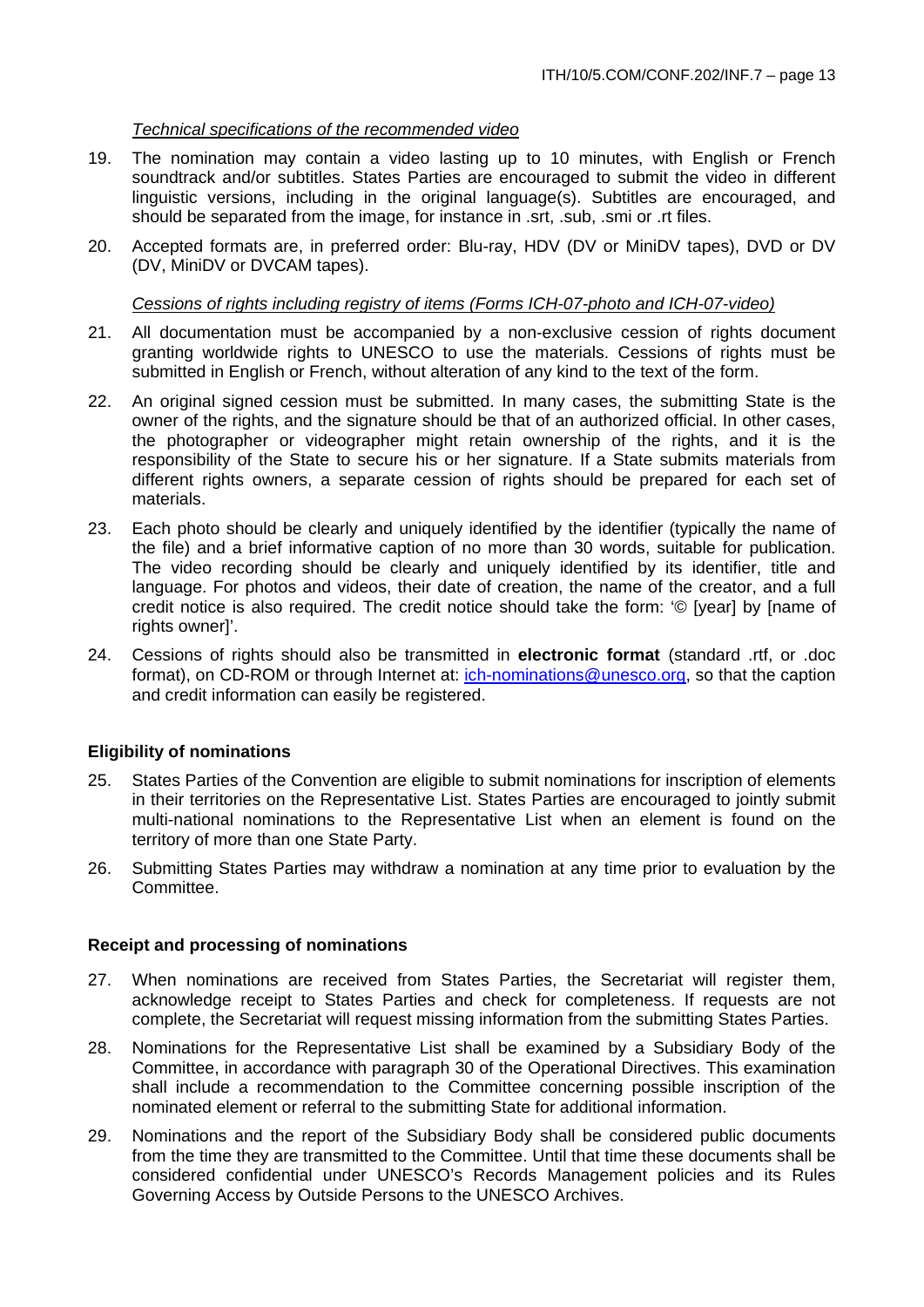# **Timetable**

| 31 March 2011                                       | Deadline by which nominations for the Representative List must be<br>received by the Secretariat.                                                                                                                                                              |
|-----------------------------------------------------|----------------------------------------------------------------------------------------------------------------------------------------------------------------------------------------------------------------------------------------------------------------|
| 30 June 2011                                        | Deadline by which the Secretariat will have processed the files,<br>including registration and acknowledgement of receipt. If a nomination<br>is found incomplete, the State Party is invited to complete the file.                                            |
| 30 September 2011                                   | Deadline by which missing information required to complete the file, if<br>any, shall be submitted by the State Party to the Secretariat. Files that<br>remain incomplete are returned to the States Parties that may<br>complete them for a subsequent cycle. |
| December $2011 -$<br>May 2012                       | Examination of the files by the Subsidiary Body.                                                                                                                                                                                                               |
| April - June 2012                                   | Meeting for final examination by the Subsidiary Body.                                                                                                                                                                                                          |
| Four weeks prior to the<br>session of the Committee | The Secretariat transmits the examination reports to the members of<br>the Committee. The files and examination reports will also be available<br>online for consultation by States Parties.                                                                   |
| November 2012                                       | The Committee evaluates the nominations and makes its decisions.                                                                                                                                                                                               |